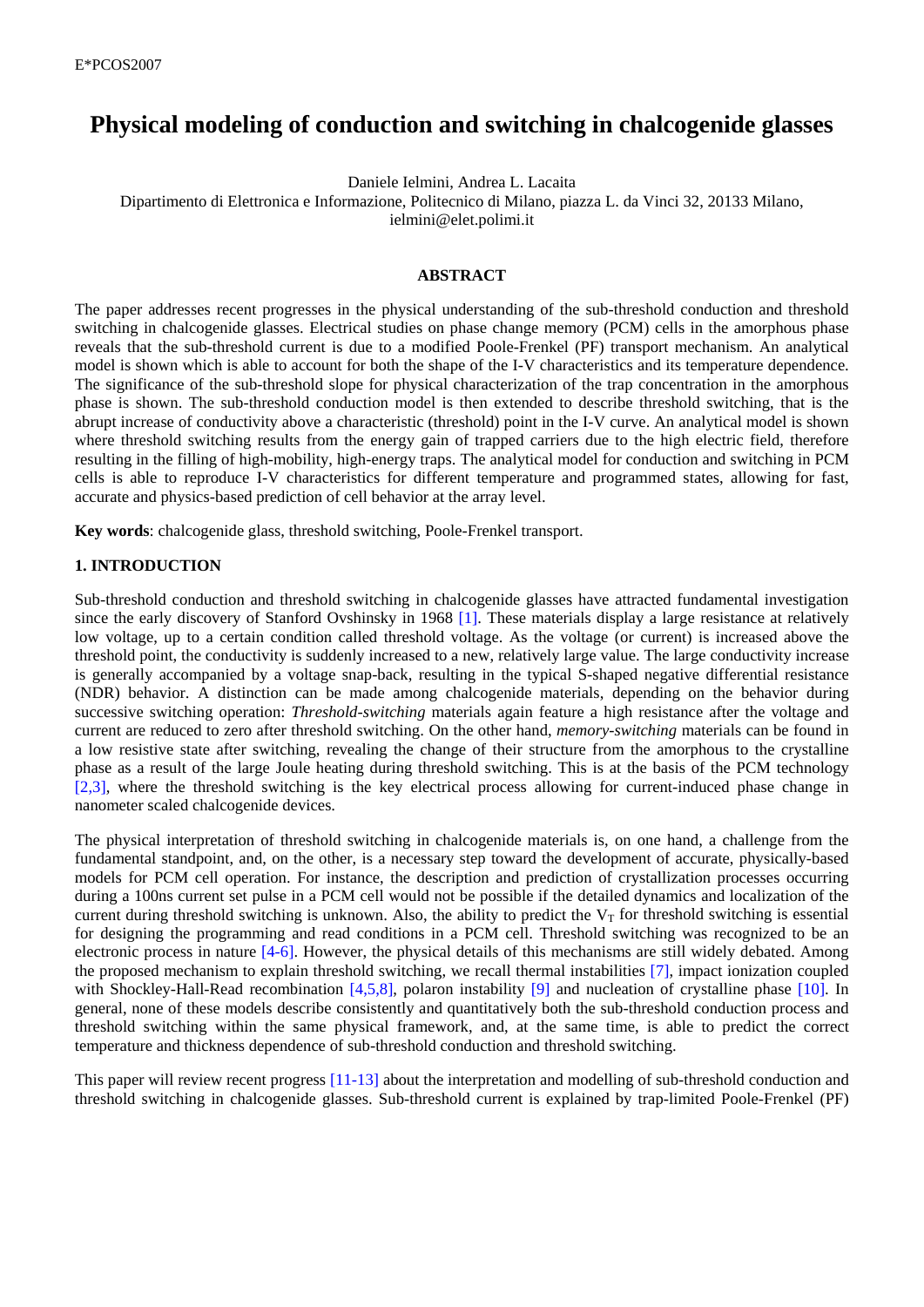

**Fig. 1** Measured I-V curves for a PCM cell in the set (red) or reset (green) states. The latter displays the threshold switching process at about  $V_T=1.2V$ .

transport, while threshold switching is described by PF instability due to energy gain at relatively high field. The relevance of these new findings in terms of modelling of PCM cells and arrays will be highlighted.

## **2. EXPERIMENTS**

Electrical measurements were conducted on PCM cells fabricated in a 0.18 μm technology. These samples contains  $Ge_2Sb_2Te_5$  (GST) as the active phase-change material. Fig. 1 shows typical I-V curves for the set and the reset state, corresponding to the crystalline and the amorphous phases in the GST, respectively. The set state features a non linear I-V curve with a low-current resistance R<sub>set</sub> of about 5kΩ, and a dynamic resistance R<sub>on</sub> of about 1kΩ. The transition from  $R_{set}$  to  $R_{on}$  can be explained by the cooperation of thermal effects, increasing the concentration of carriers through thermal generation in the small band-gap semiconductor (about 0.5 eV for the crystalline phase of GST [8]) and field effects, increasing the concentration and mobility of carriers by impact ionization and PF mechanisms. The reset state is characterized by a larger resistance R<sub>reset</sub>, usually in the range of few MΩ. As a voltage V<sub>T</sub>=1.4V is reached, however, the material conductance suddenly switches to a high value, approximately corresponding to the same  $R_{\text{on}}$  observed for the set state at high currents. The sudden transition of conduction behavior is known as threshold switching, and is typical for many chalcogenide materials in their amorphous phase. Although in some chalcogenide glasses the threshold switching results in a transition from the amorphous to the crystalline phase, this is not the general case [14]. Therefore the threshold switching cannot be interpreted in terms of phase change, but is instead an electronic mechanism [4,6].

# **3. SUB-THRESHOLD CHARACTERISTICS**

Threshold switching appears as an instability behavior taking place at a critical point along the sub-threshold regime. Therefore, for a thorough understanding of the switching process, the sub-threshold transport mechanism has to be explained first. To this aim, we shall consider the experimentally-measured I-V curves, shown in Fig.2 for a PCM cell with  $Ge_2Sb_2Te_5$  (GST) chalcogenide material which was initially programmed in a reset state. Once observed on a logarithmic scale, the sub-threshold current reveals its specific dependence on voltage. The shape of the I-V curve indicate a linear behavior for very small voltage, while an exponential increase of current is observed at relatively large voltage. Incidentally, note that this voltage dependence may be reproduced mathematically by a hyperbolic sin (sinh) equation of the type:  $I=I_0\sinh(BV)$  [11,13]. To gain more insight in the physical mechanism responsible for this voltage dependence, the temperature dependence of the current was analyzed in Fig. 1. A strong temperature activation of current can be seen, which can be explained by the intrinsic-semiconductor behavior of chalcogenide materials in the amorphous phase. In fact, the concentration of defects in chalogenide glasses is so high that the Fermi level  $E_F$  is pinned to a deep position in the band gap. As a result, the activation energy for conduction, given by the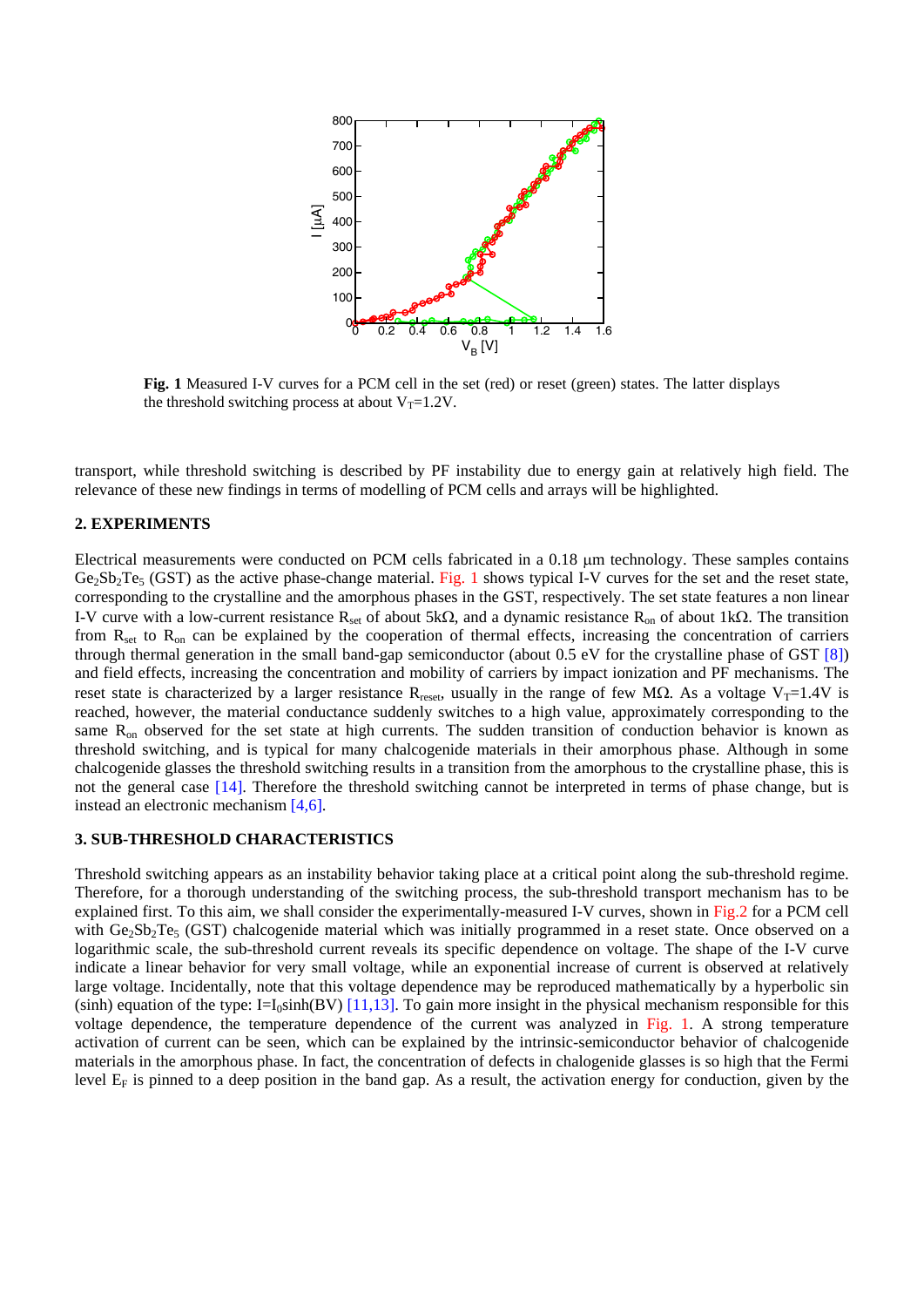

**Fig. 2** Measured I-V characteristics in the sub-threshold regime for amorphous GST at increasing temperature (left) and Arrhenius plot of the current at increasing voltage (right).

difference between the conduction band level  $E_C$  and  $E_F$  in the case of dominant concentration of electrons in the material, is around half of the energy gap, which is about 0.7-0.8 eV for amorphous GST [8].

A more detailed analysis of the T-dependence of the current in the figure reveals that the activation energy  $E_A$  =  $dlogI/d(1/kT)$  is a decreasing function of the applied voltage. This is clearly shown in Fig. 2 (right), where the current values measured at three different voltages V=0.4, 0.7 and 1 V are plotted as a function of 1/kT. The activation energy resulting from the linear fitting in this Arrhenius plot decreases with voltage from 0.33 to 0.29 eV [11,12].

#### **4. ANALYTICAL MODEL FOR SUB-THRESHOLD TRANSPORT**

The decreasing activation energy shown in Fig. 2 has been widely observed to apply to materials where transport is controlled by traps in the forbidden gap [15]. Based on this indication, a new analytical model was developed in [11- 13], which is schematically shown in Fig. 3. It is assumed that the current is due to a PF transport of electrons through traps, located at a distance Δz one from each other. When no voltage is applied, electrons have to overcome a potential barrier  $\Delta\phi(0)$ , by thermal emission (Fig. 3a). As a voltage is applied, the barrier for electrons is lowered to  $\Delta\phi(V)$ , resulting in an enhancement of the thermal emission probability over the barrier and, hence, of the forward current  $I<sub>></sub>$ (Fig. 3b). The latter is defined as the current contribution due to electrons flowing in the same direction as the electrostatic force, i.e. opposite to the applied electric field, which can be written as:

$$
I_{\rightarrow} = qAN_{T}\frac{\Delta z}{\tau_{0}}e^{-\frac{E_{C}-E_{F}-qv\Delta z/2_{u_{a}}}{kT}},
$$
\n(1)

where A is the area of the contact of the active volume in the PCM cell, N<sub>T</sub> is the total concentration of traps,  $\tau_0$  is the characteristics attempt-to-escape time of the electron and  $u_a$  is the thickness of the amorphous layer. Eq. (1) results from the integration of several contributions  $dI_{\gamma}$ , each corresponding to a trap energy differential  $dE_T$  [13]. In this equation, the potential barrier  $\Delta \phi(V)$  is linearly decreasing with the applied voltage, which is the case for the small- $\Delta z$ limit, in amorphous semiconductors with a large concentration of traps. On the other hand, for relatively large  $\Delta z$  (i.e. small  $N_T$ ), the usual potential barrier lowering proportional to the square root of the voltage is observed [13]. The potential barrier in Eq. (1) was simply calculated as the conduction band level in correspondence of the middle point between the initial and the final localized state, at  $\Delta z/2$  [13].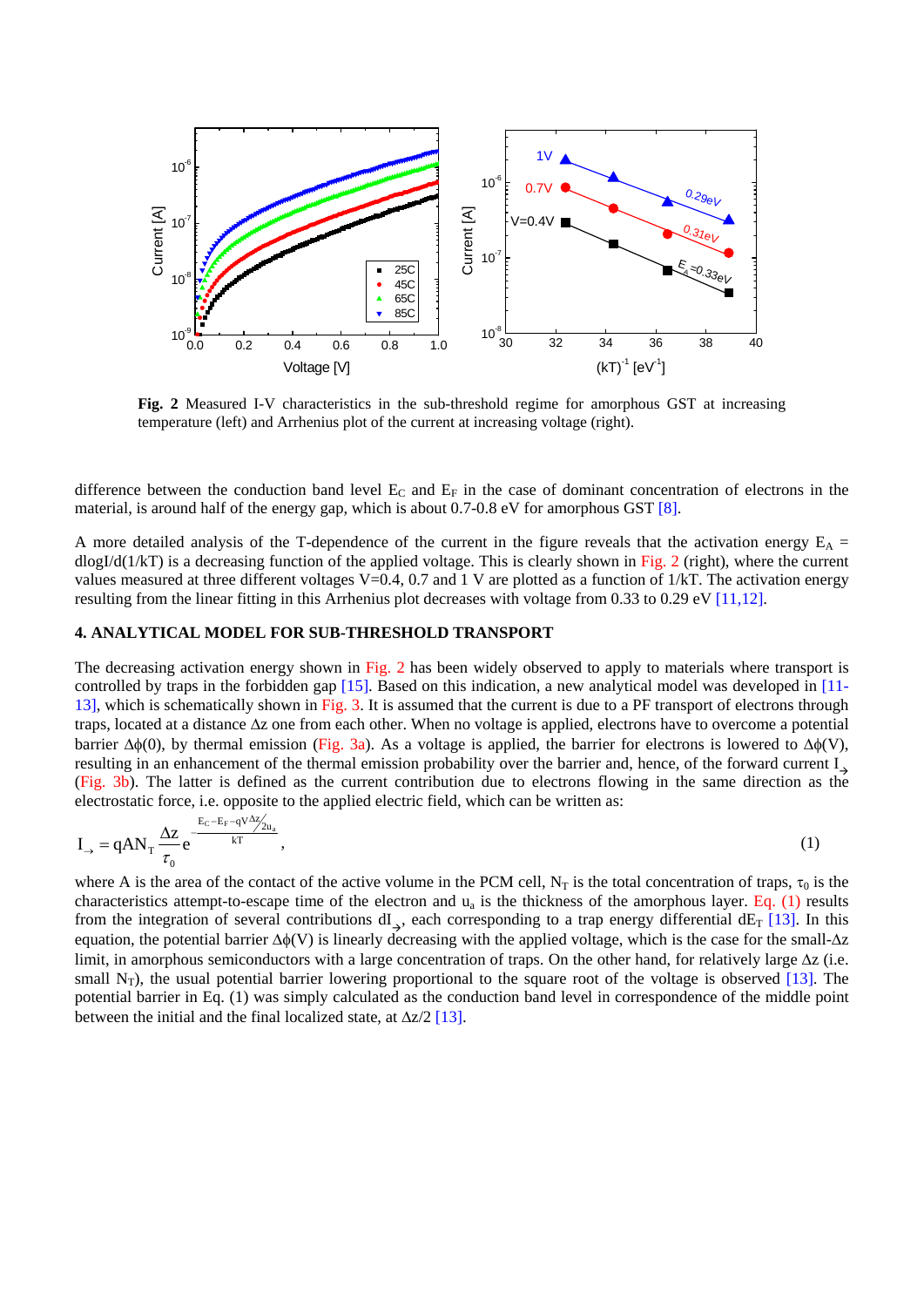

**Fig. 3** Schematic for the analytical model for sub-threshold transport. The current is due to electron being emitted from one trapped state to another, over a potential barrier  $\Delta\phi(0)$  at no applied voltage (a). As a voltage is applied, the barrier is lowered to  $\Delta\phi(V)$ , resulting in an exponential enhancement of the forward the current  $I_{\rightarrow}$  (b). The reverse contribution to the current  $I_{\leftarrow}$  must also be considered (c).

In addition to the forward current in Eq. (1), also the reverse contribution should be taken in to account in particular at low voltages (Fig. 3c). This is due to electrons being thermally emitted over the barrier toward a trap in the opposite direction of the electrostatic force. The potential barrier is increased in this case, by an amount  $qV\Delta z/2u_a$ , i.e. equal to the lowering for the forward current. Therefore the reverse current can be written as:

$$
I_{\leftarrow} = qAN_{T} \frac{\Delta z}{\tau_{0}} e^{-\frac{E_{C} - E_{F} + qV \Delta z_{2u_{a}}}{kT}},
$$
\n(2)

the only difference from Eq. (1) being the reversed sign of the potential barrier change in the exponent. The total current can be calculated from the difference between  $I_{\alpha}$  [Eq. (1)] and  $I_{\alpha}$  [Eq. (2)], yielding:

$$
I = 2qAN_{T} \frac{\Delta z}{\tau_{0}} e^{-\frac{E_{C} - E_{F}}{kT}} \sinh\left(\frac{qV}{kT} \frac{\Delta z}{2u_{a}}\right),
$$
\n(3)

where the sinh function results from the difference between the two equal exponential terms, with opposite signs. It is this sinh-type voltage dependence which can account for the linear/exponential voltage dependence at low/high voltage in Fig. 2. From Eq. (3), two important parameters describing the exponential regime of the sub-threshold current can be calculated. These are the already mentioned activation energy:

$$
E_A = \frac{d\log I}{d1/kT} = E_C - E_F - qV \frac{\Delta z}{2u_a},
$$
\n(4)

and the sub-threshold slope STS, defined as the derivative of the log of the current with respect of the voltage, and given by:

$$
STS = \frac{dlogI}{dV} = \frac{q}{kT} \frac{\Delta z}{2u_a}.
$$
\n<sup>(5)</sup>

It is clear from Eqs. (4) and (5) that both E<sub>A</sub> and STS depend linearly on the microscopic parameters  $\Delta z$  and u<sub>a</sub>, namely on the ratio between the average trap distance and the thickness of the amorphous layer.

# **5. EXPERIMENTAL EVIDENCE AND SIMULATION RESULTS**

To confirm Eqs. (4) and (5) and the analytical model from which they were obtained,  $E_A$  and STS were extracted from experimental data in Fig. 2 [12]. Fig. 4 shows the measured activation energy as a function of the applied voltage (a) and the STS as a function of  $1/kT$  (b). In both cases, calculated results from Eqs. (4) and (5) agree well with data for  $\Delta z/\mu_a = 0.17$ . The consistent and independent indications from the analysis of the temperature dependence of current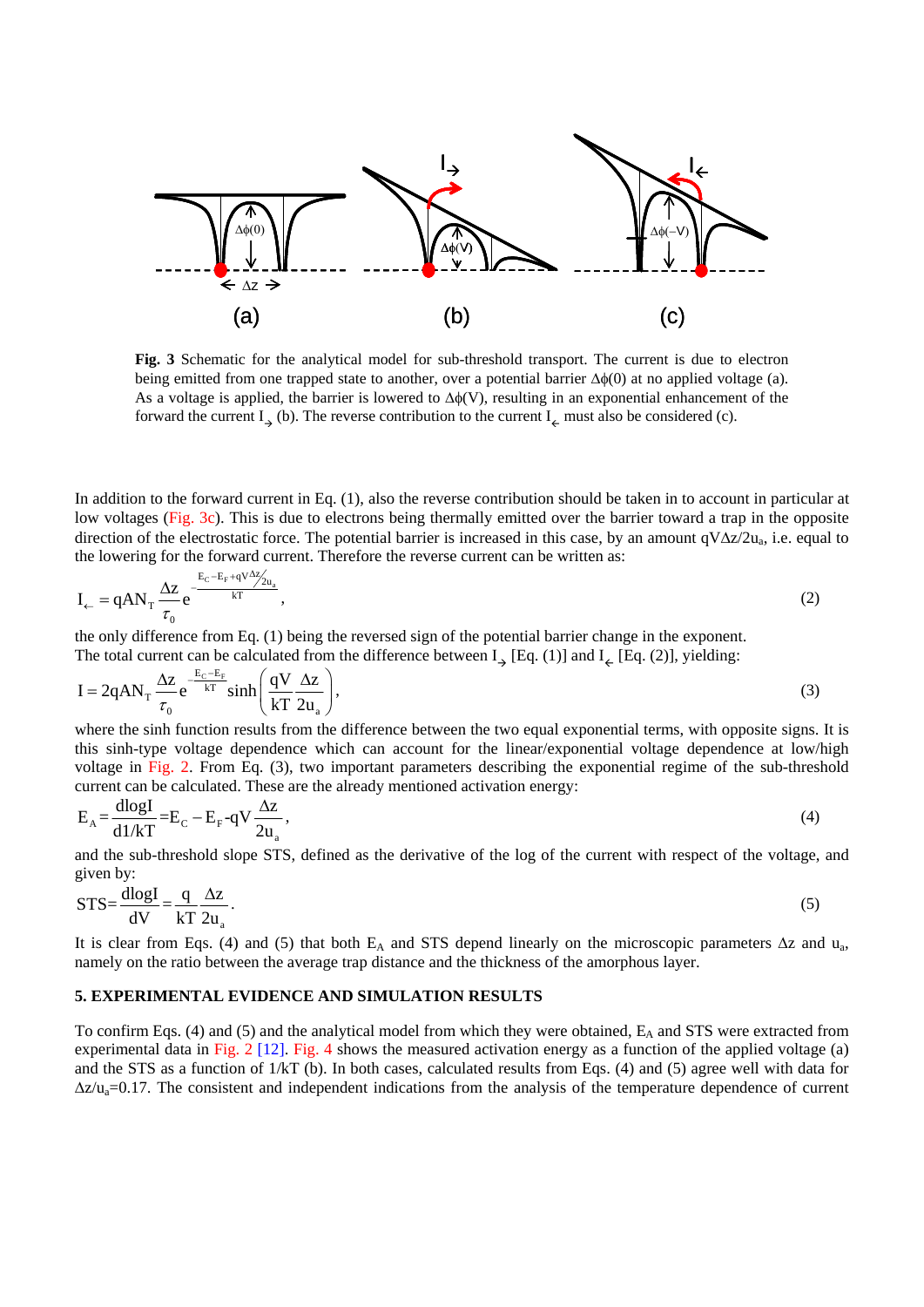

**Fig. 4** Experimental activation energy  $E_A$ , as a function of voltage (a), and experimental STS as a function of 1/kT (b) Both figures also show calculations according to Eq. (4) and Eq. (5), assuming  $\Delta z/\mu_a=0.17$ . Also shown in (a) are the simulation results from the full analytical expression for E<sub>A</sub>, from Eq. (6).

 $(E_A, Fig. 4a)$  and from the voltage dependence of current (STS, Fig. 4b) provide a strong support of the physical basis of the analytical model [12].

It is important to note that the activation energy in Fig. 4a is shown also for small voltages, in the linear region of the current, and not only in the exponential regime, where expression in Eq. (4) holds. To obtain a generally valid expression for the activation energy, the log of the total current in Eq. (3) has to be derived with respect to voltage, yielding:

$$
E_{A} = E_{C} - E_{F} - \frac{qV_{A}}{kT} \coth\left(\frac{qV_{A}}{kT} \frac{\Delta z}{2u_{a}}\right).
$$
 (6)

Calculations according of Eq. (6) are shown in Fig. 4a, displaying a good agreement in both the linear (low-voltage) and exponential (high voltage) regimes. In particular, the model is able to reproduce the saturation of  $E_A$  at low voltage, where  $E_A$  tends to  $E_C-E_F-KT$  for  $V\rightarrow 0$  [13]. This results from the contribution of the reverse current, competing with the forward current and causing the apparent activation energy to be smaller than the real activation energy for the forward and reverse processes, each equal to  $E_C-E_F$  for very small voltages. For large voltages, Eq. (6) is instead able to reproduce the linear voltage decrease of  $E_A$  already observed in Fig. 2.

Fig. 5 shows experimental and calculated I-V curves for increasing temperature. The good agreement in the figure demonstrates that the model correctly captures the essential physical nature of the sub-threshold transport in our samples.

# **6. THRESHOLD SWITCHING**

As the field/current-density values in the chalcogenide material approach a critical condition along the sub-threshold characteristic, an instability process takes place, leading to a sudden increase of conductivity in the material. This can appear as a vertical increase of the current in correspondence of the threshold voltage  $V_T$ , if the voltage is forced directly across the cell during the measurement, or it can result in the typical voltage snap back, if the voltage is applied to the cell and a load resistor  $R<sub>L</sub>$  in series to the cell [16]. The switching mechanism has raised an intense interest in terms of fundamental physics since its early discovery [1]. From the applicative point of view, threshold switching plays an essential role in the operation and performance of the PCM cell: in fact, the threshold voltage  $V_T$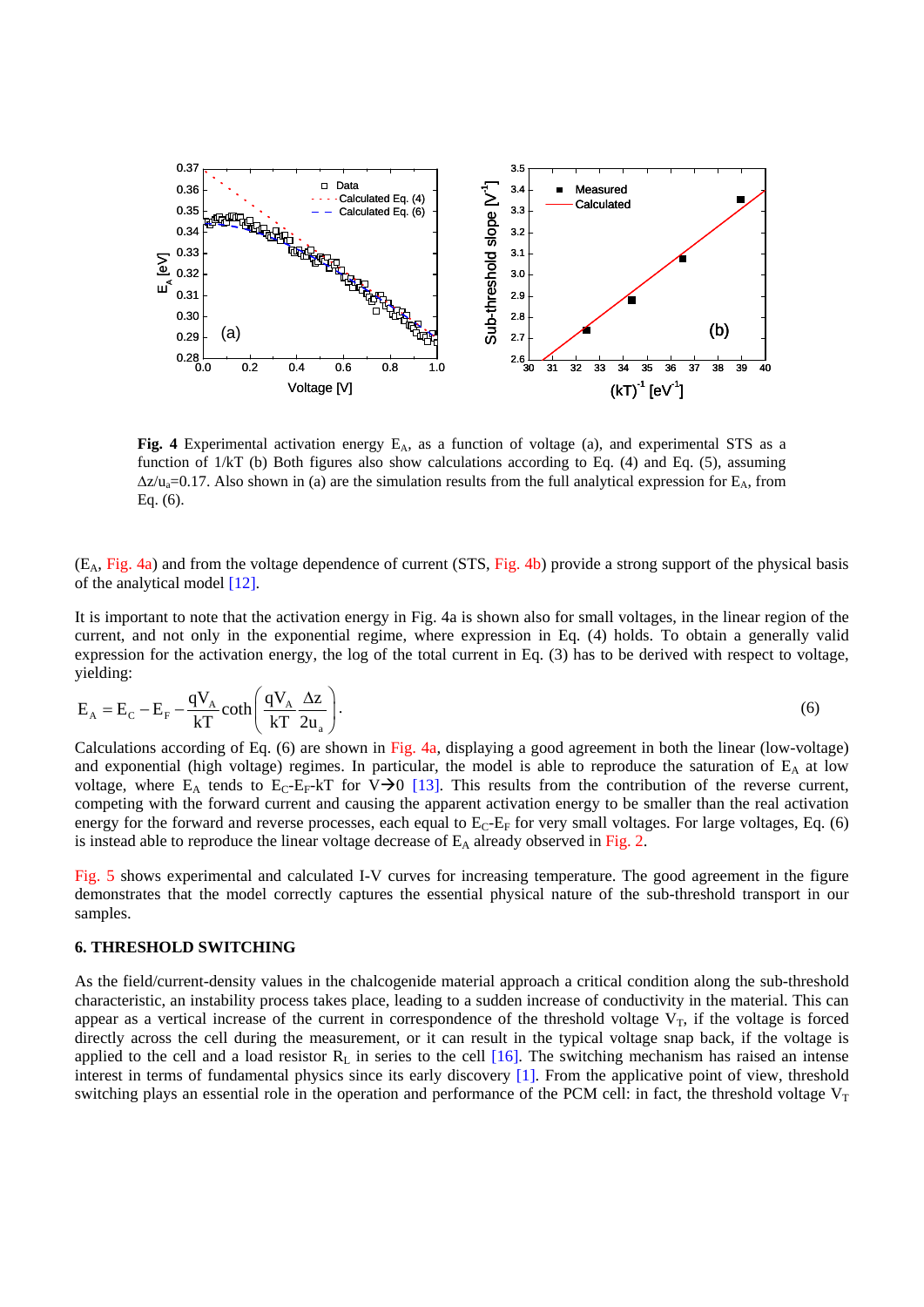

**Fig. 5** Measured and calculated I-V curves for increasing temperature in the sub-threshold regime.



**Fig. 6** Schematic for the injection process taking place at high-field and responsible for threshold switching in the amorphous phase of the chalcogenide material. (a) shows the equilibrium energy distribution of electrons at low field, while (b) show the field-induced gain process leading to a nonequilibrium electron distribution. Due to the presence of a dead space for electron energy gain  $u_{\text{a OFF}}$ the non-equilibrium distribution of electrons is maintained only in a portion  $u_{a,0N}$  of the amorphous layer, resulting in a significant field non uniformity in the amorphous chalcogenide.

defines the boundary between the read voltage range and the programming voltage range, thus its stability and controllability in the PCM cell is vital. On the other hand, the switching time, which was estimated to be in the range of few hundreds of ps [4], represents the ultimate limit for the programming speed in the PCM and for the switching speed in ovonic threshold switches based on the same mechanism [14].

The conduction instability mechanism at the basis of threshold switching can be explained by the high-field PF process, schematically shown in Fig. 6. For low voltage, PF transport occurs maintaining the equilibrium energy distribution of electrons, namely a Fermi-Dirac distribution with a specific  $E_F$  level deep in the energy gap (a). For sufficiently high electric-field, electrons can gain a significant energy as a result of the applied field. This can be viewed as an injection mechanism occurring from low-energy to high energy localized states, as shown in Fig. 5b. A higher electron energy corresponds to a higher PF 'mobility', as a result of the decreased potential barrier for thermal emission, resulting in an increase of conductivity. However, the finite distance (off space  $u_{a,OFF}$ ) for energy gain of electrons under the applied field should be considered, as shown in Fig. 5c. This results in a significant field nonuniformity in the amorphous layer: in fact, to maintain the same current, the electric field has to be very large in the low-conductivity, OFF space  $u_{a,DEF}$ , where the energy distribution is close to equilibrium, and very small in the high-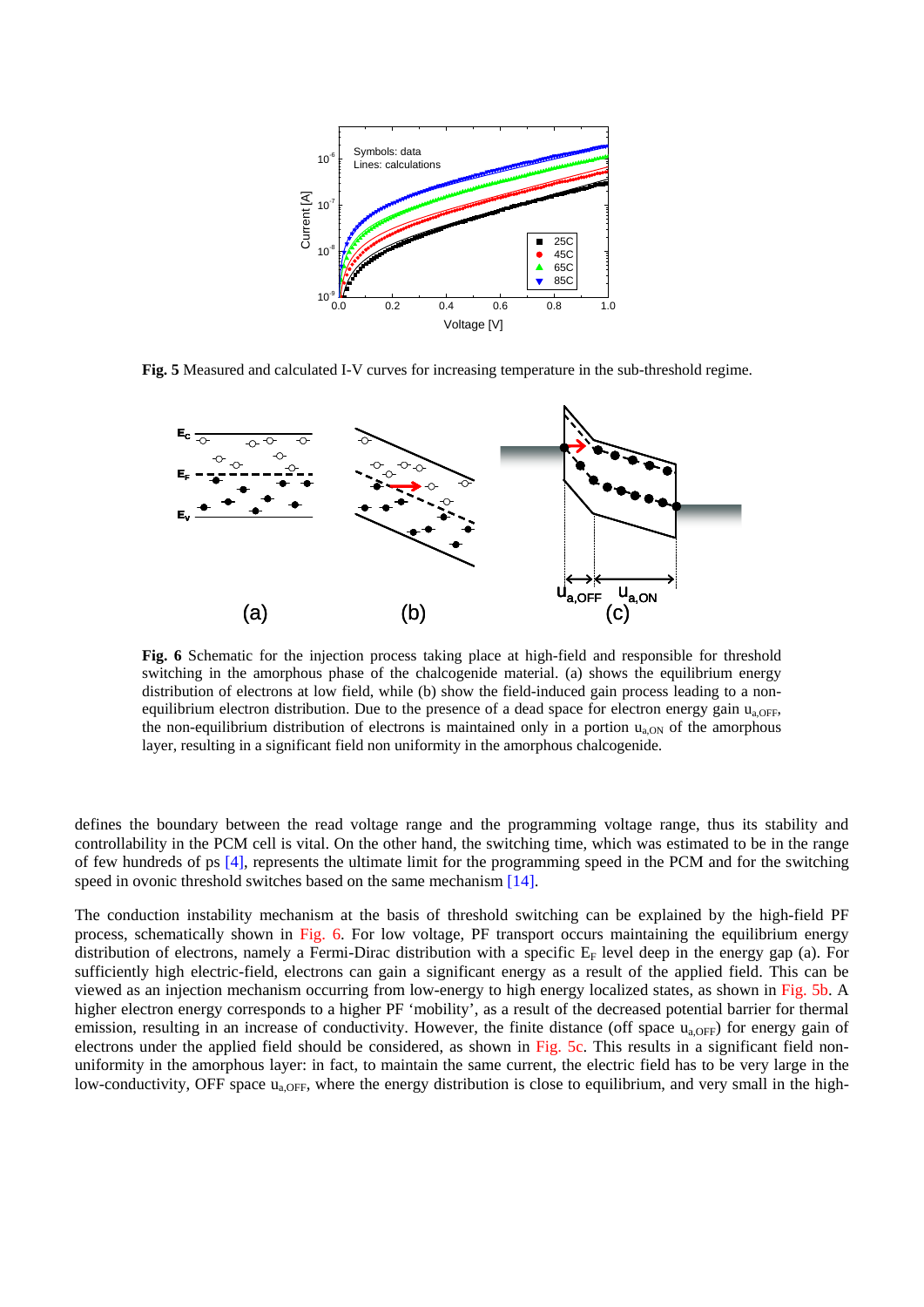

**Fig. 7** Measured and calculated I-V curves for a PCM cell programmed at different voltages V<sub>reset</sub>, corresponding to increasing thickness of the amorphous region in the cell.

conductivity ON layer  $u_{a,ON}$ , where electrons have a large average energy. The field collapse in the ON region results in the negative differential resistance (NDR) effect, appearing as a voltage snap back along the measured I-V curve.

Based on this physical picture, an analytical model was developed in [11,13] for threshold switching. The conduction model was the same as the PF equation of Eq. (3), except for the effective concentration of electrons and the corresponding energy contributing to the current. The energy gain process was modelled as a tunnelling injection from deep states, close to the E<sub>F</sub>, to high-energy (shallow) states close to the conduction band E<sub>C</sub> [11,13]. This approach allowed for the consistent calculation of the I-V curves for different programmed states (corresponding to different thickness of the amorphous layer  $u_a$ ), as shown in Fig. 7. Calculations in the figure agree closely with data in both the sub-threshold region (low-voltage resistance, sub-threshold slope)and the switching parameters (threshold voltage, threshold current). The good agreement supports the physical basis on which the model was developed.

# **4. CONCLUSION**

Recent results on the understanding and modeling of conduction and switching in amorphous chalcogenide materials for application in PCM devices were reviewed. An analytical model based on PF transport for sub-threshold transport accounts closely for the I-V characteristics, the voltage dependence of activation energy and the temperature dependence of sub-threshold slope. In the framework of the same PF conduction model, a switching model was presented, where switching is described by the non-uniform energy distribution of electrons as a result of fieldinduced energy gain. The analytical conduction/switching model is able to reproduce I-V characteristics for different temperature and programmed states, allowing for fast, accurate and physics-based prediction of cell behavior at the array level.

# **4. ACKNOWLEDGMENTS**

The authors would like to thank Y. Zhang, D. Kau, G. Atwood and G.Spadini from Intel for precious discussions.

#### **REFERENCES**

1. S. R. Ovshinsky, *Phys. Rev. Lett.* **21** (1968) 1450.